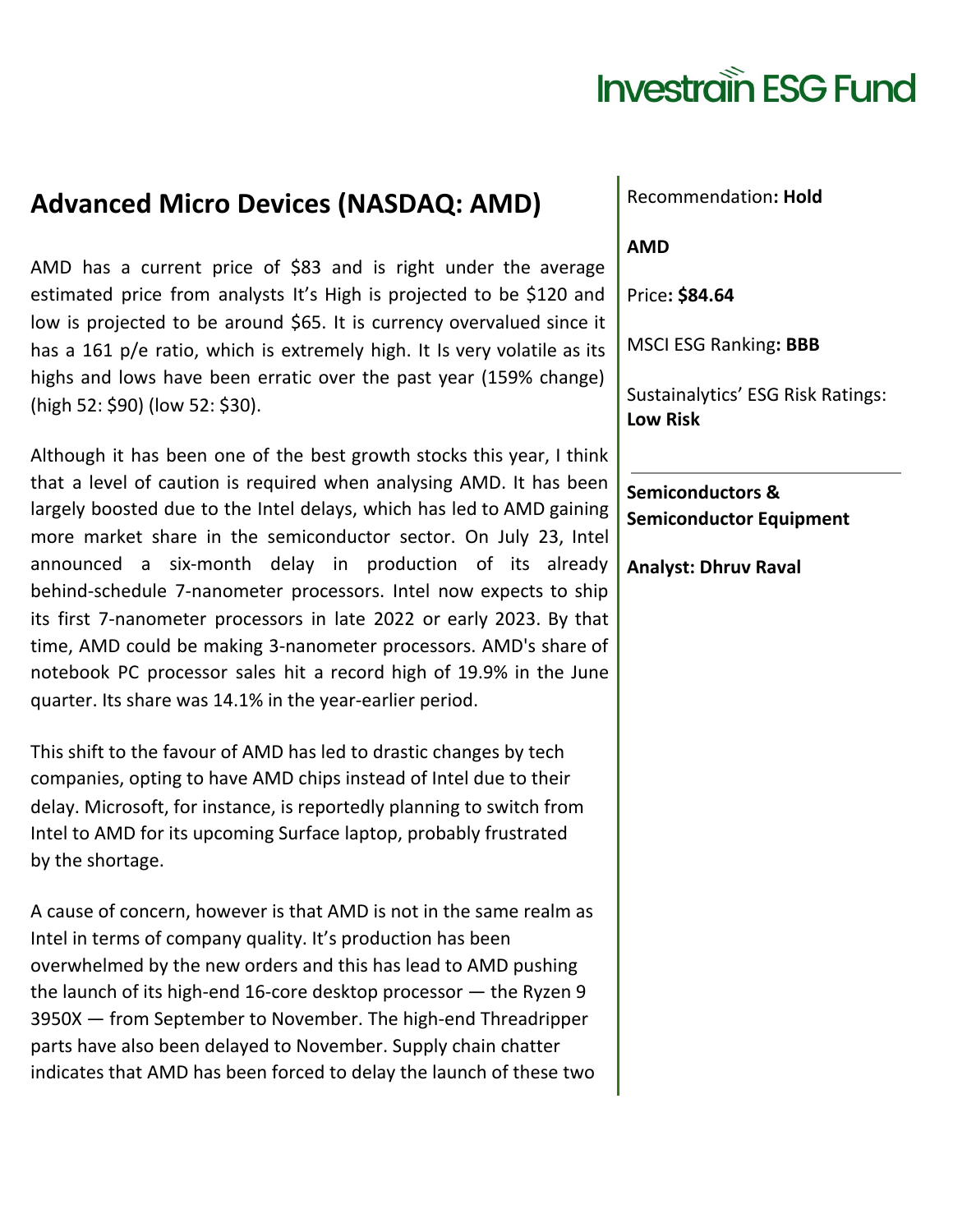### **Investrain ESG Fund**

chips because of performance issues.

Even though the potential for growth is there, how much more market share is Intel going to give to AMD for free, there will come a point when Intel will bounce back, and AMD failing to reach its competitors standards will be left in the dust. Although, before this shortage, AMD has been slowly growing from \$1.61 in 2015 to almost \$85 today. I believe it is a fair company, who might have been overachieving recently due to its competitors failures but this level of growth is not sustainable.

Most analysts already think AMD has reached its average value and has limited upside, barring any extreme changes to the marketplace. Investment in AMD is extremely volatile at the moment, and thus has high risk. After it drops, we could see the risk of purchasing AMD drop significantly as at the end of the day, AMD is fundamentally sound in terms of financials and is a company that will continue to grow.

Read More:

<https://www.investors.com/news/technology/amd-stock-buy-now>

<https://www.wsj.com/market-data/quotes/AMD/research-ratings>

[https://simplywall.st/stocks/us/semiconductors/nasdaq-amd/advanc](https://simplywall.st/stocks/us/semiconductors/nasdaq-amd/advanced-micro-devices) [ed-micro-devices](https://simplywall.st/stocks/us/semiconductors/nasdaq-amd/advanced-micro-devices)

[https://www.fool.ca/2019/10/07/is-intel-all-set-to-gift-more-market](https://www.fool.ca/2019/10/07/is-intel-all-set-to-gift-more-market-share-to-amd/)[share-to-amd/](https://www.fool.ca/2019/10/07/is-intel-all-set-to-gift-more-market-share-to-amd/)